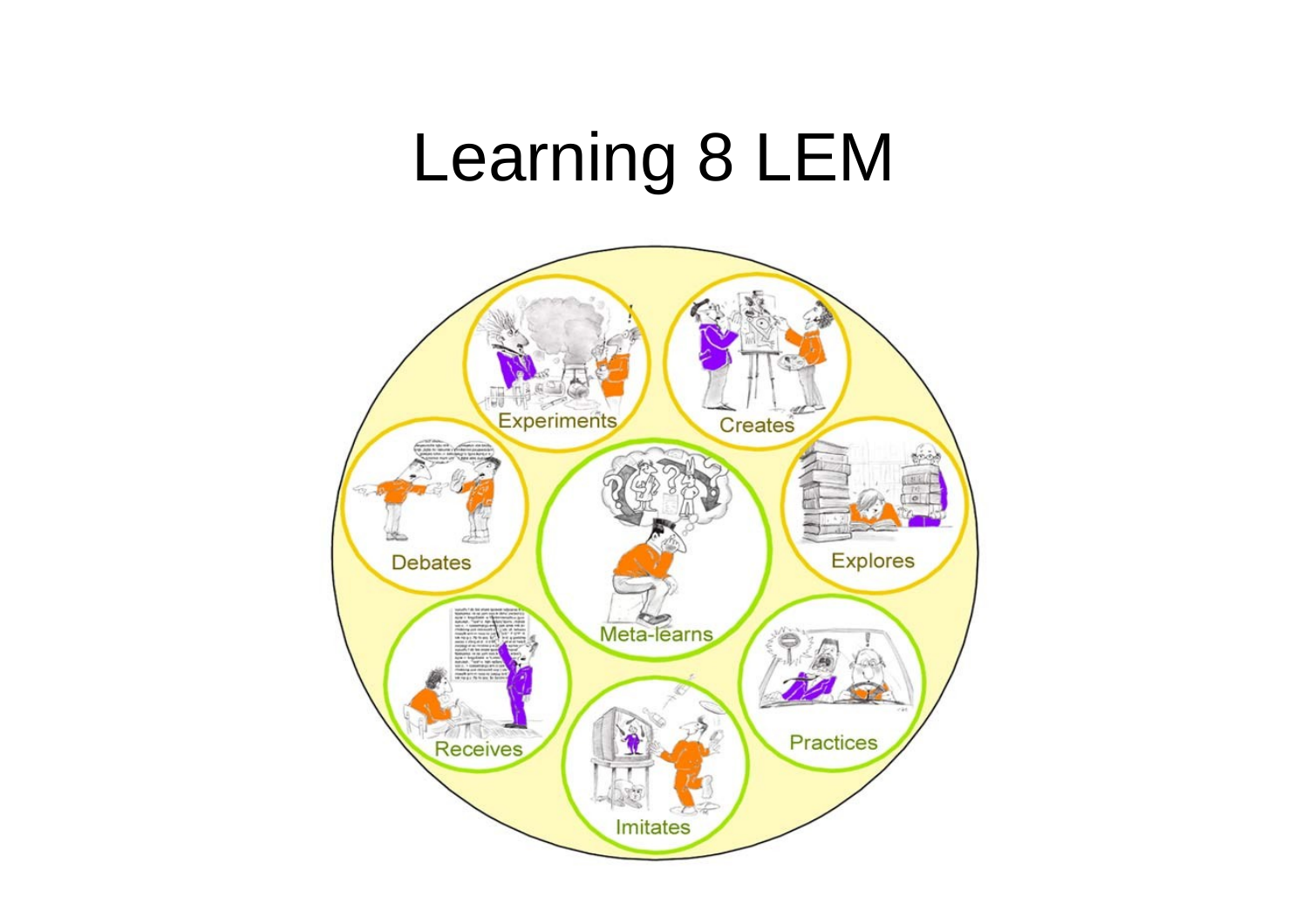### Main suggestions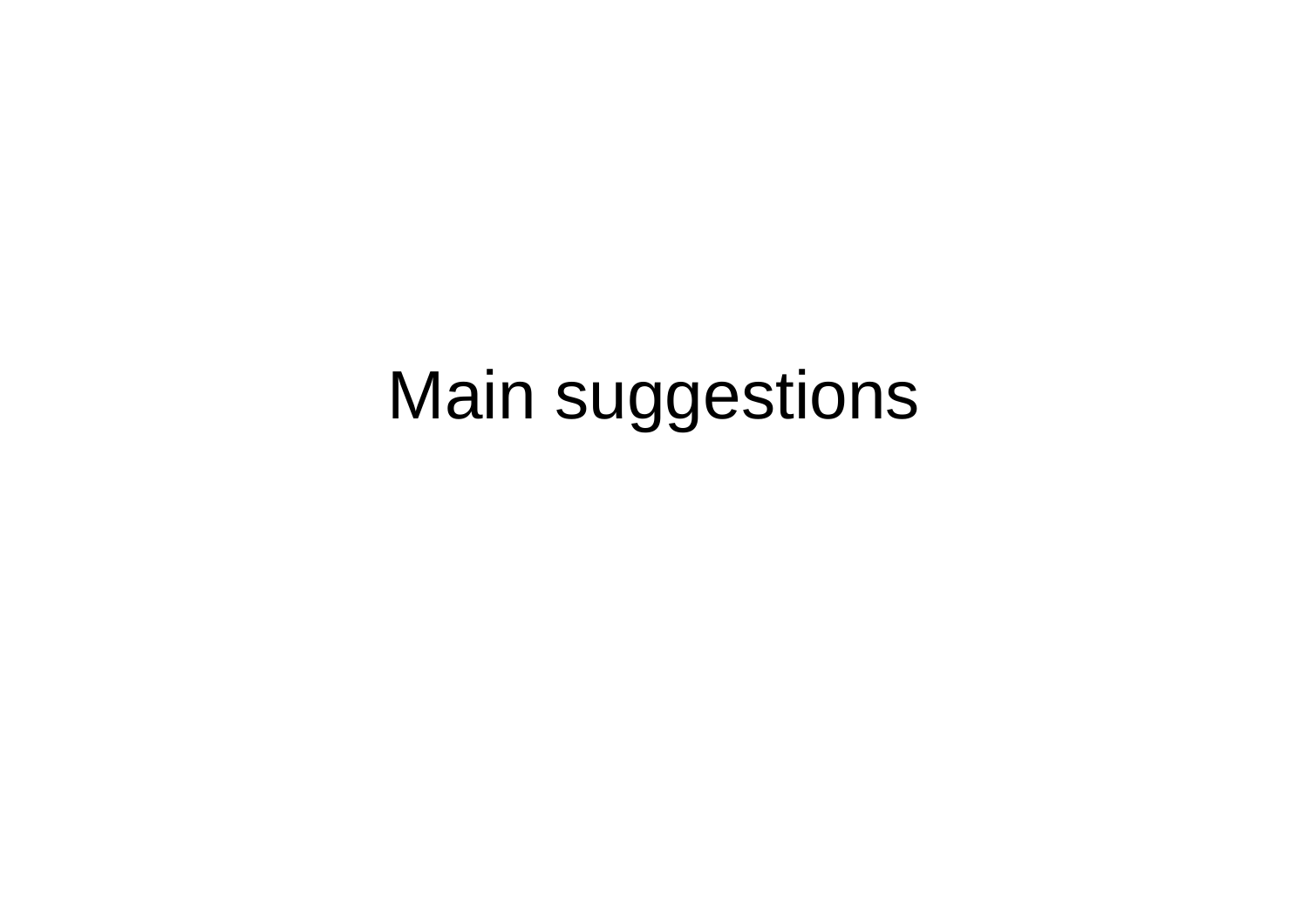## Imitate - modeling

"Humans learn a lot from **observation, impregnation (and, afterwards, imitation)**, either voluntarily or without really trying, outside any system of instruction, simply by absorption, as a result of being immersed in the problem, by living in a context, and sometimes without even realising it – making this a form of latent learning. The process of observation can happen without the use of any communication code, so before language."

- 1. Looking at the TV an interview of Albert Bandura about the Social Learning Theory
- 2. Showing a video a classroom with the practice of a "best" teacher"

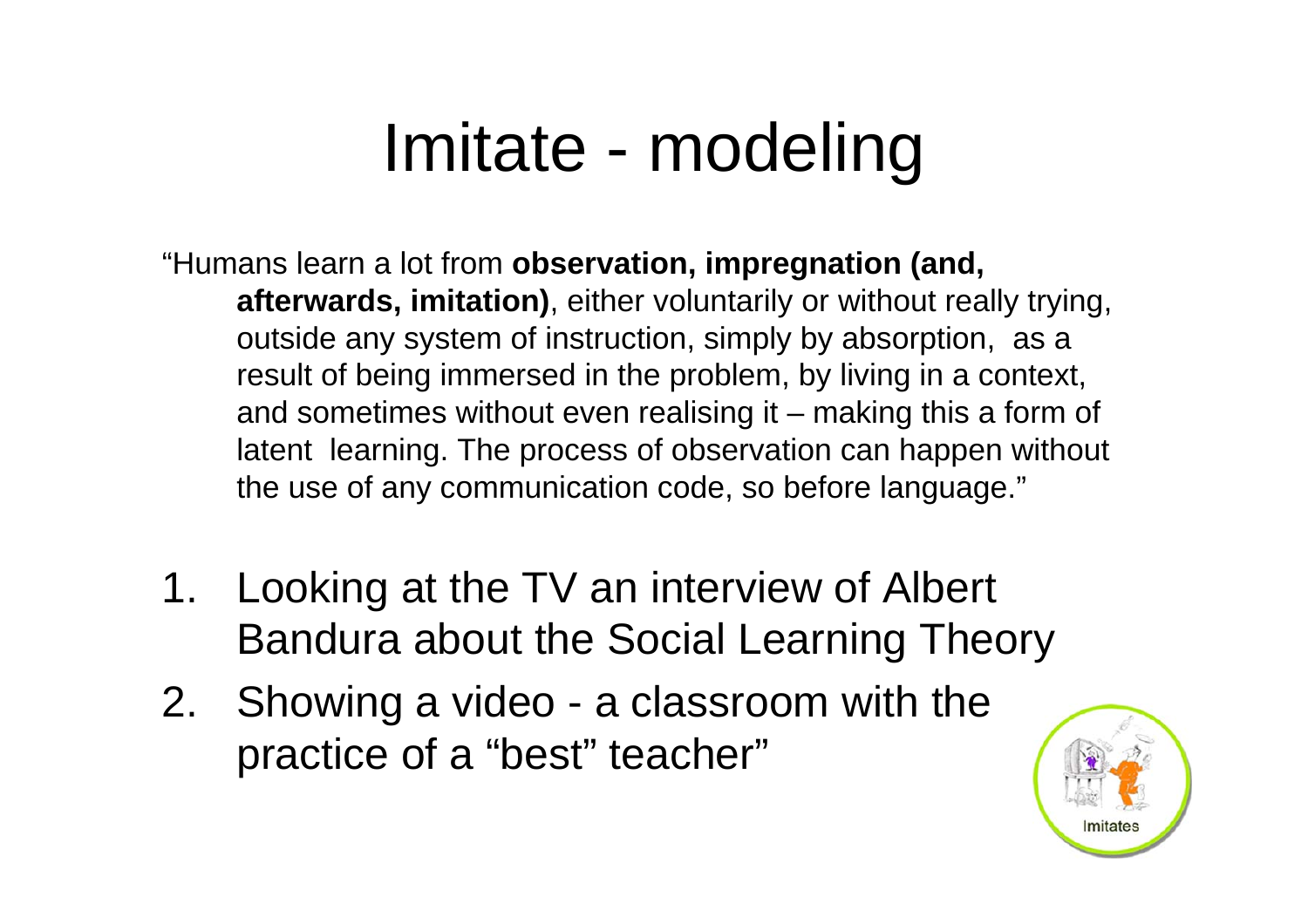### Reception - transmission

- "Humans learn a lot from **intentional communication**, from the reception of messages (via the press, radio, books, television, lectures, etc.) intended to give us information. This communication is encoded in a language (English, French, etc.) that the recipient must share with the transmitter, contrarily to imitation by observation, where no code is needed."
- 1. Reading the paper "The 8 Learning Events Model and its principles" http://www.labset.net/media/prod/8LEM.pdf
- 2. Listening the same text read
- 3. Reading a very long and heavy text about 8LEM and stop it after a few minutes

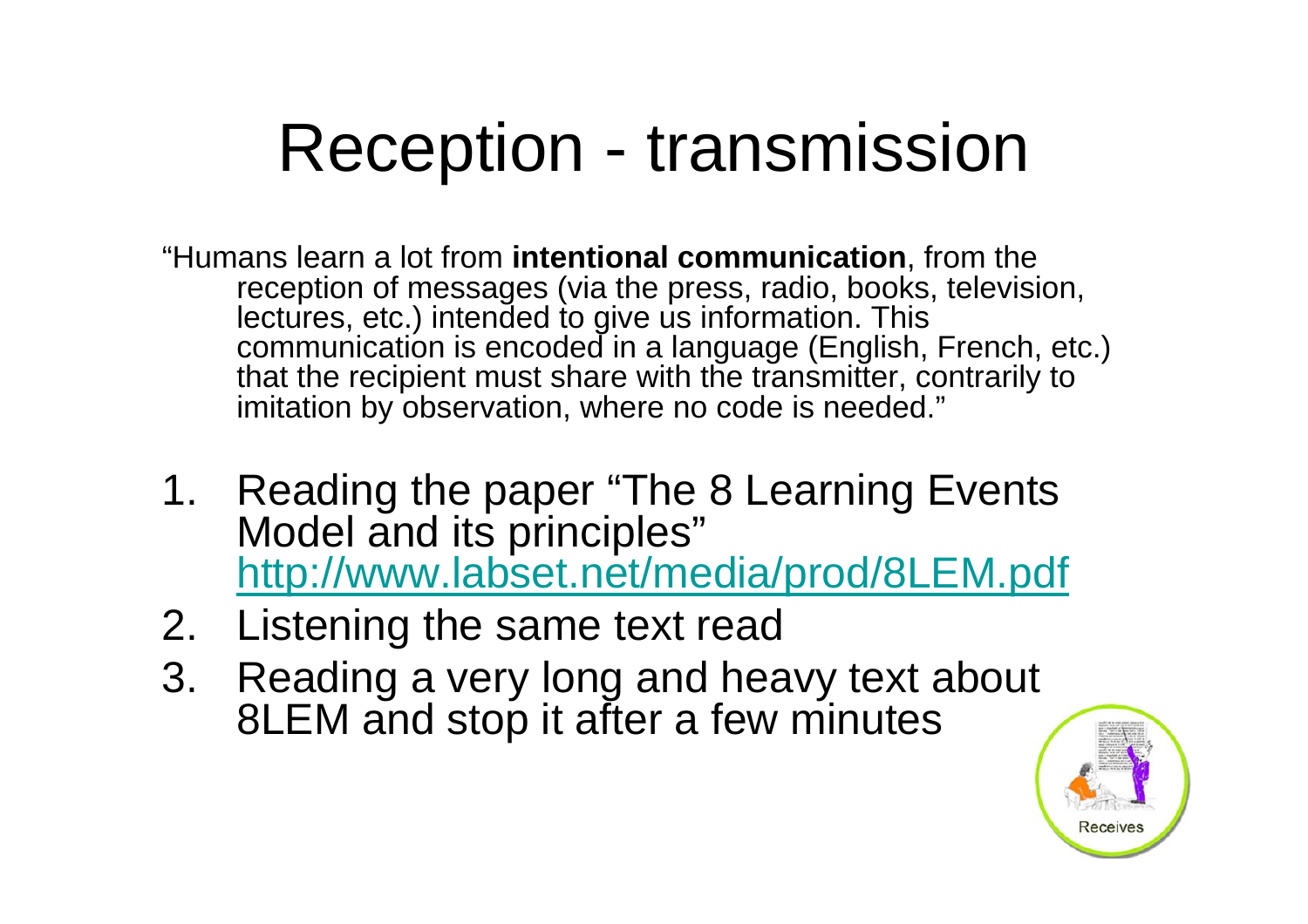## Exercising - guidance

- "In fields where it is important to "proceduralise", to automate, to create routines, humans learn by acting, practicing. Essays and errors are necessary not only to discover the sequences of actions but also to interpret feedback (stimuli) produced by these actions, that help correct it if needed."
- 1. Linking some concrete activities and 8LEM
- 2. Writing an activity for each LEM
- 3. Filling in the example-scenario about PBL
- 4. Playing role with shells "8LEM"

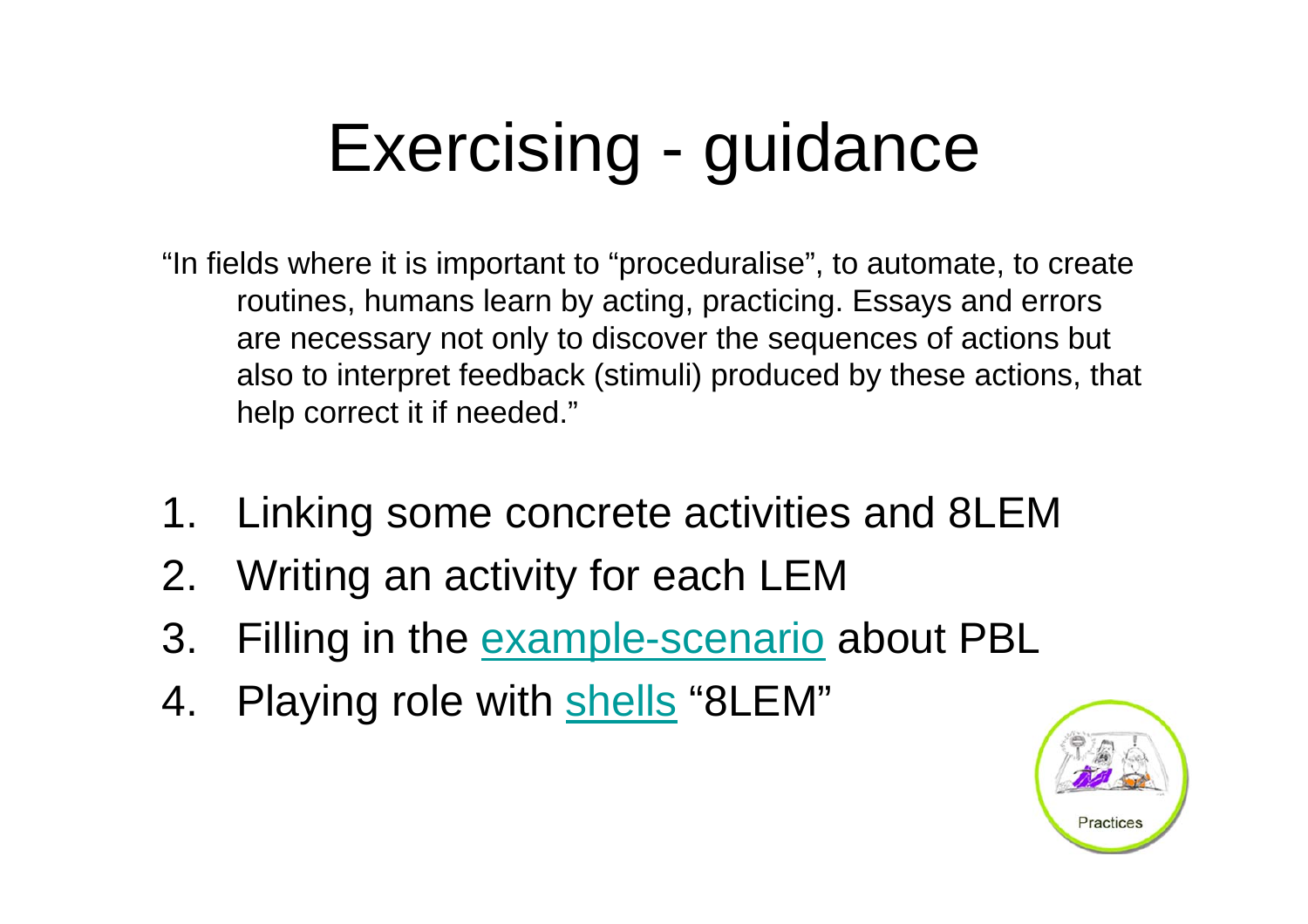## Exploration - documenting

- "in fields where a large degree of freedom of choice is beneficial, humans learn by exploration, i.e. by a personal search among data, either randomly, or to answer their questions. The difference with the imitation or reception or the exercising ways or learning is the personal character of exploration and the pre-existing will or expectation to find something or an answer to a personal query. In a free exploration, a consultation**,** it is the learner who has the initiative, who asks the questions, but without changing the object of his exploration (without writing in library books, without modifying the content of the videocassette), without creating knowledge which preexisted its discovery during exploration."
- 1. Playing with the "8LEM-game"
- 2. Asking an expert about the 8LEM
- 3. Explore different concrete examples
- 4. FAQ
- 5. Extracts from "l'école buissonnière" and identify which LEM take place

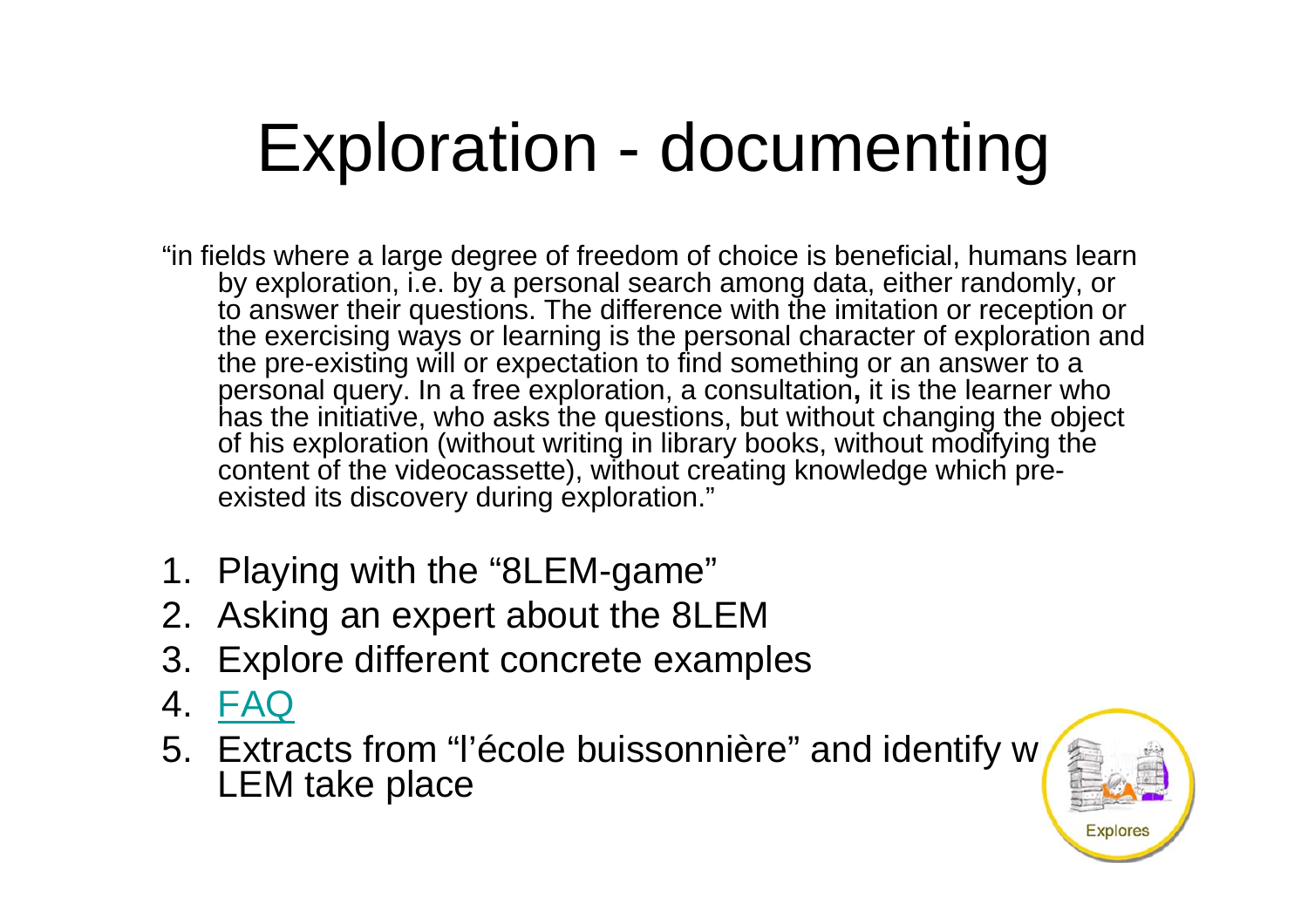## Experimentation - reactivity

In some domains, learning is mostly efficient if the learner can manipulate the environment – and, when necessary, can modify it. Experimentation processes mostly by exhausting and combining the possibilities the experimenter regards as meaningful, in order to test a personal hypotheses (otherwise it is simply drill by applying the other's ideas)

- 1. Trying a sequence of LEM in his/her classroom
- 2. Classifying series of activities in a own taxonomy of 8 parts, in other words "in 8LEMown words"

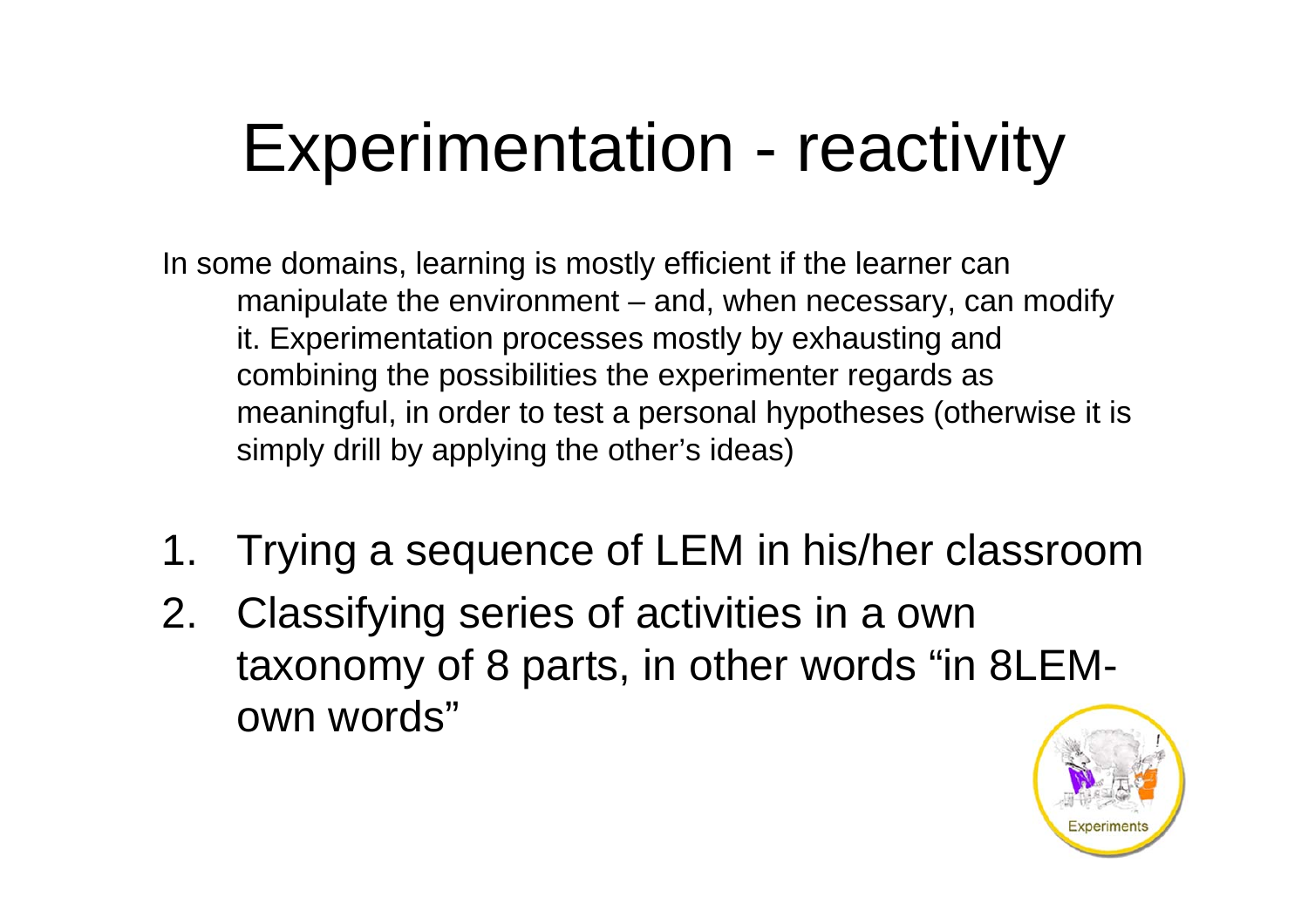### Creation - confortation

- "Humans learn by **creating something new** (new to them, no to humanity), by constructing, by changing their environment, by **producing concrete works** (texts, musical compositions, objects, buildings, shows, films, etc.) ...often starting from a personal idea or an individual or collective project. Of course, the creation reincorporates already known elements. Thus, Beethoven whose creativity is beyond dispute, drew inspiration from Haydn."
- 1. Create a sequence of activity with 8LEM : about his/her own practice or about a subject from us

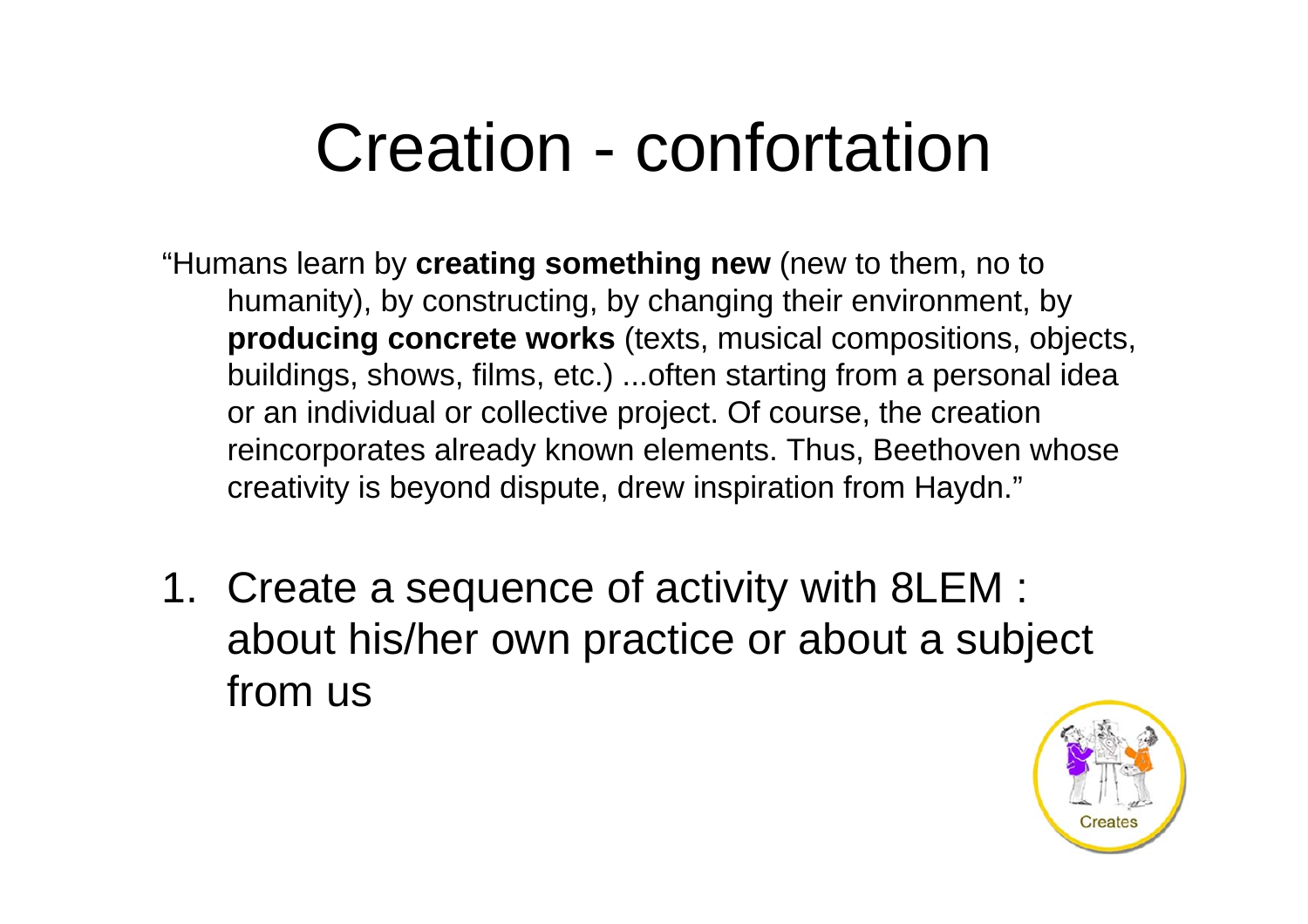### Self-reflexion – co-reflexion

- "Judgements, analysis and regulations operated by a person on his/her own cognitive processes or products in PRE, PER or POST performing situation, the performance being a test or a learning activity."
- 1. Categorize own sequence of activities in 8LEM
- 2. Identify which LEM is the main in his/her practice
- 3. Answer to a quiz about his/her teaching

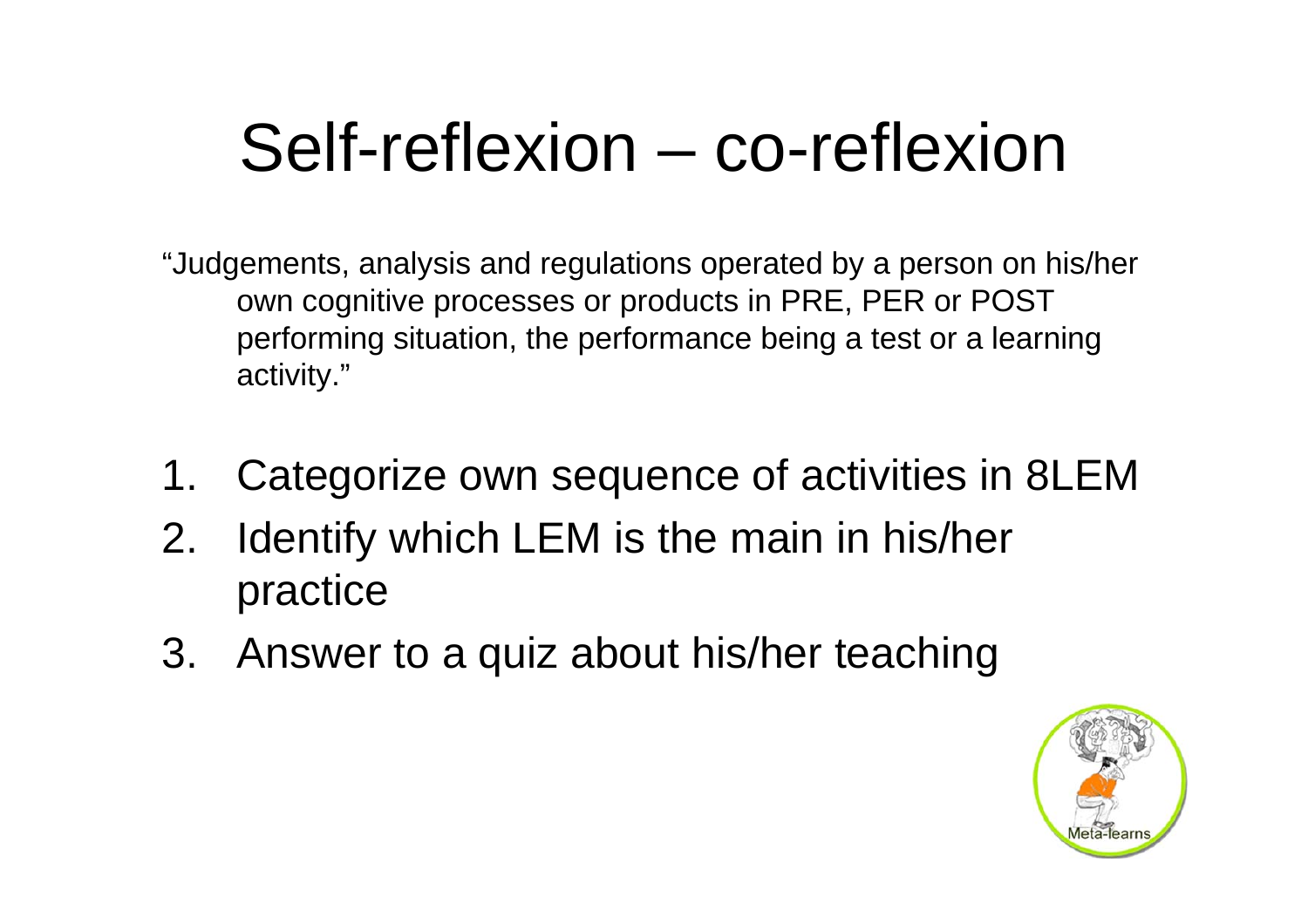### Debate – animation

"Learning takes place during social interactions between pairs or between trainees and trainers provided there are conflicts of views (called socio-cognitive conflicts), challenging discussions forcing the opponents to justify their position…or to modify it."

- 1. Comparing personal classification (from experimentation)
- 2. Judging the peers' creation and exchanging about them
- 3. Debating about why using 8LEM

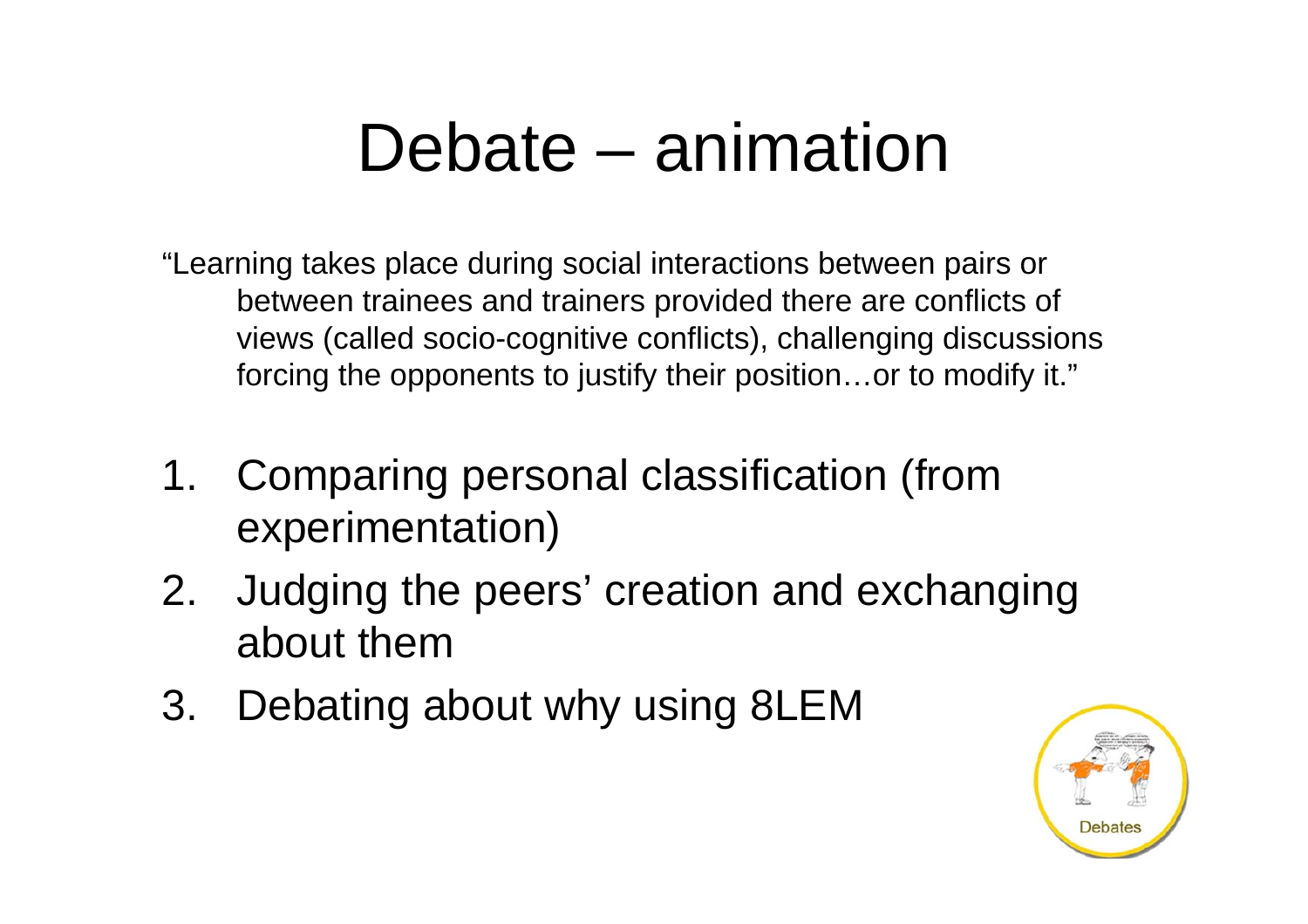# Mapping LS/LE

| Learning Styles (Kolb)          | Learning Events (Leclercq)            |
|---------------------------------|---------------------------------------|
| Accommodating                   | <b>Experiment</b>                     |
| (feeling, doing)                | Create                                |
| <b>Diverging</b>                | <b>Receive</b>                        |
| (feeling, watching)             | Exploration                           |
| Converging<br>(thinking, doing) | Practice<br>ma<br>Practices<br>Debate |
| Assimilating                    | Imitate                               |
| (thinking, watching)            | Meta-learn                            |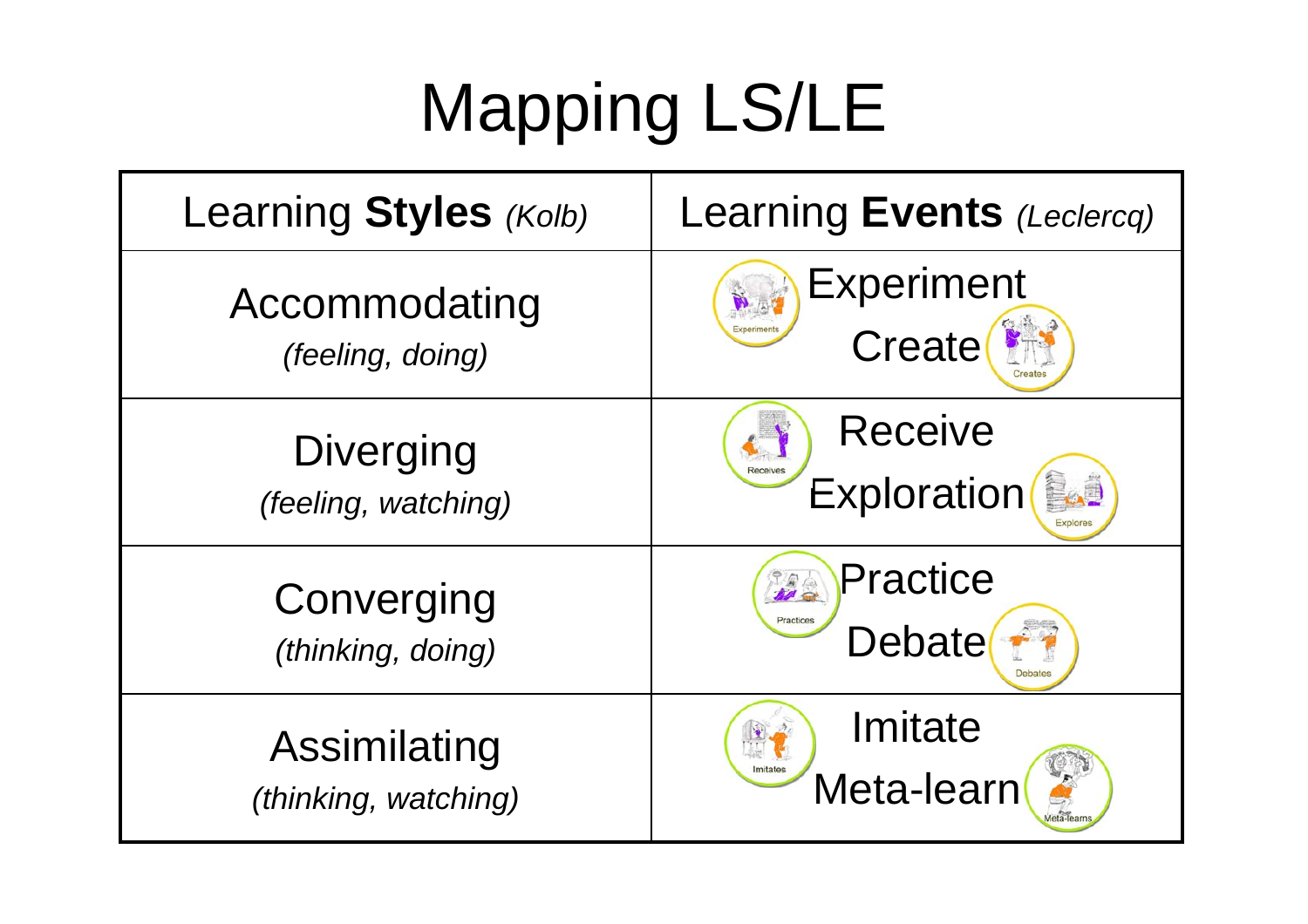## Suggestion of cycle

| 1. Receive     | 1. Exploration |
|----------------|----------------|
| 2. Meta-learn  | 2. Imitate     |
| 3. Practice    | 3. Debate      |
| 4. Create      | 4. Experiment  |
|                |                |
| 1. Exploration | 1. Receive     |
| 2. Imitate     | 2. Meta-learn  |
| 3. Debate      | 3. Practice    |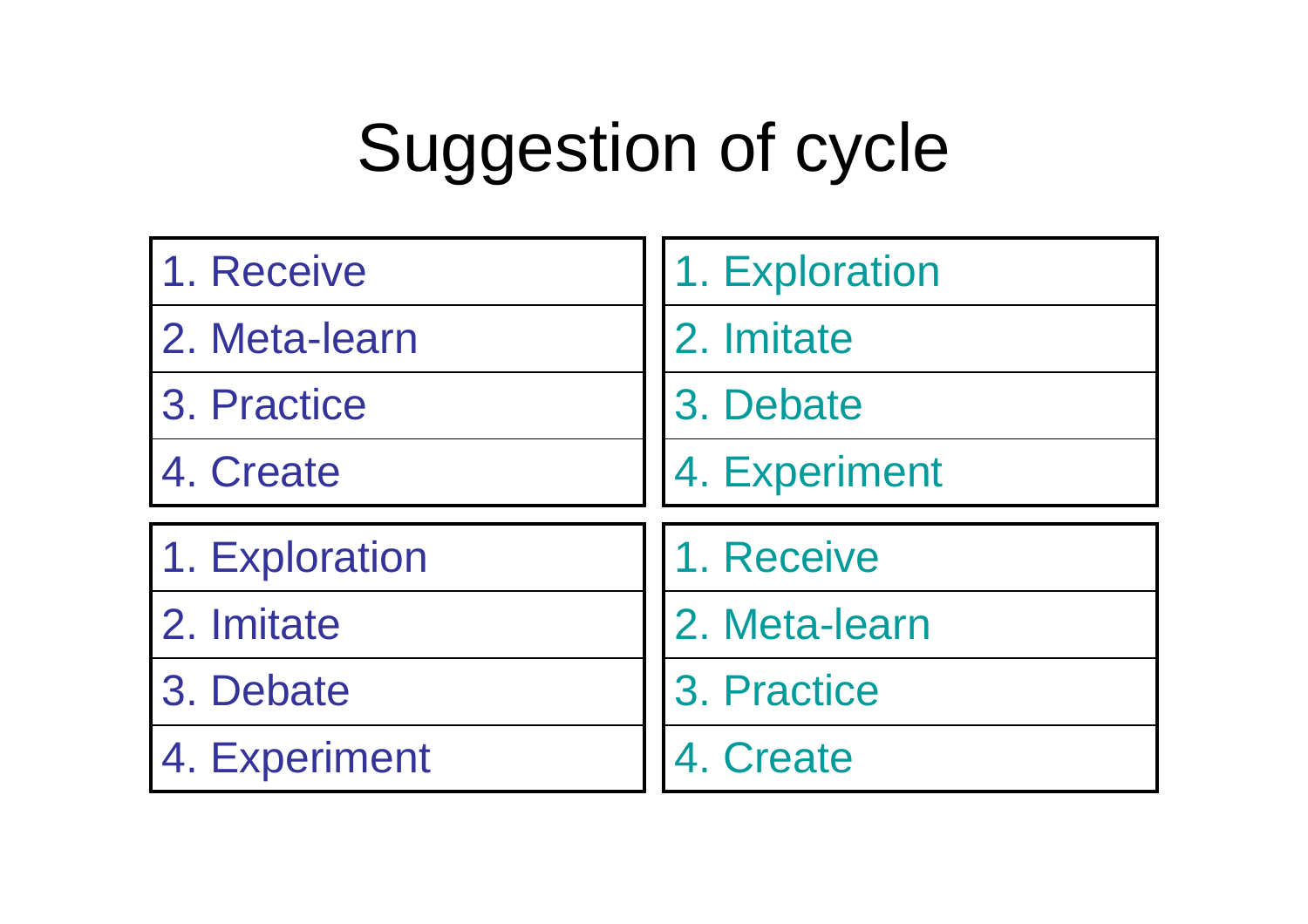#### Assessment

- Pepcaa: http://131.188.192.100/q/open.dll
- Name : labset
- Password : 12345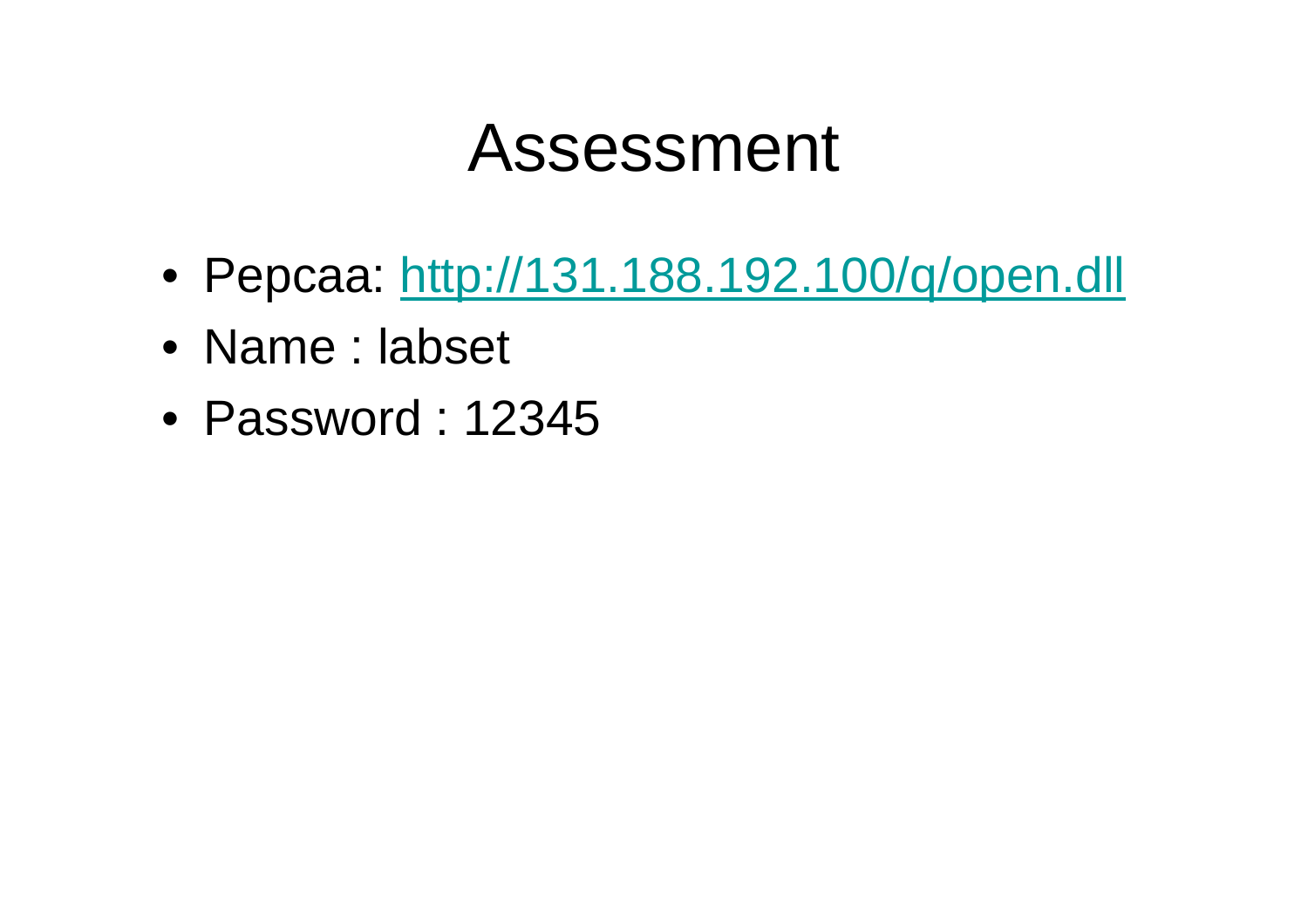#### **Case: "Helen is learning a new software by herself"**

Helen is 18 years old. She is already familiar with MSWord software and is now learning PowerPoint (PPT) by herself.

(A) Since she knows the principle of scrolling menus, she opens a series of menus to see what they include.

(B) Since she knows MSWord, she guesses how the PPT software will work and, at first, she makes mistakes. Some of them lead to the loss of previous work.

(C) She reads carefully the error messages displayed by the PPT sofware.

(D) She makes 2 telephone calls to a friend more competent in the PPT to ask her specific questions.

(E) During the second call, her friend spontaneously gives her additional information (about Power Point) which she had not thought of requesting.

(F) After 3 hours, she has learned a number of functionalities and has produced a simple but original presentation.

(G) Reflecting on how she managed to learn, she realises that her learning was purpose oriented : she was seeking just what she needed to produce: the presentation she wanted.

In order to train your own students in the analysis of learning, you will be required to identify, from this example, which of the 8 learning events (in Leclerq & Poumay's terms) have taken place.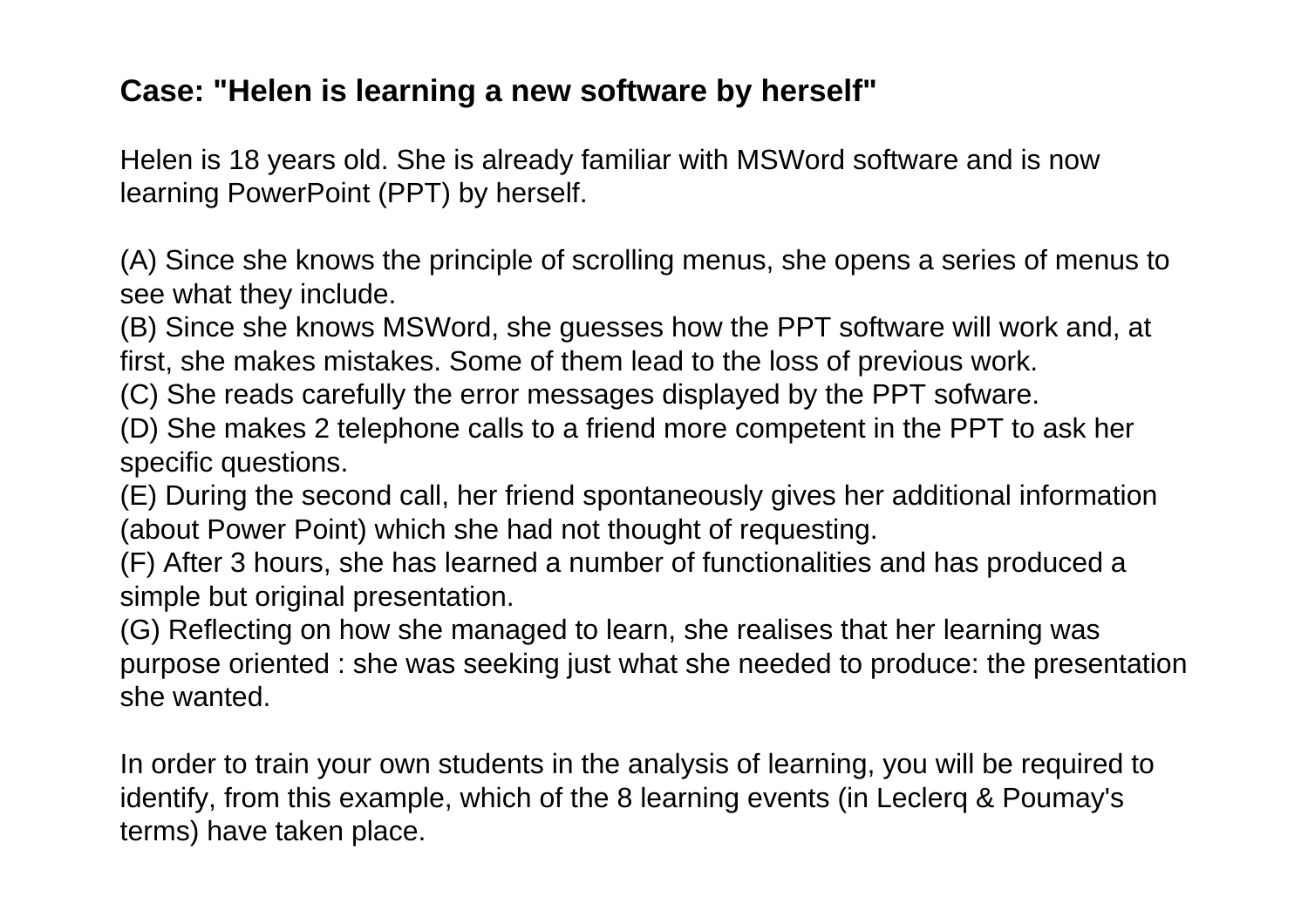In order to train your own students in the analysis of learning, you will be required to identify, from this example, which of the 8 learning events (in Leclerq & Poumay's terms) have taken place.



How confident are you? 0% 20% 40% 60% 80% 100%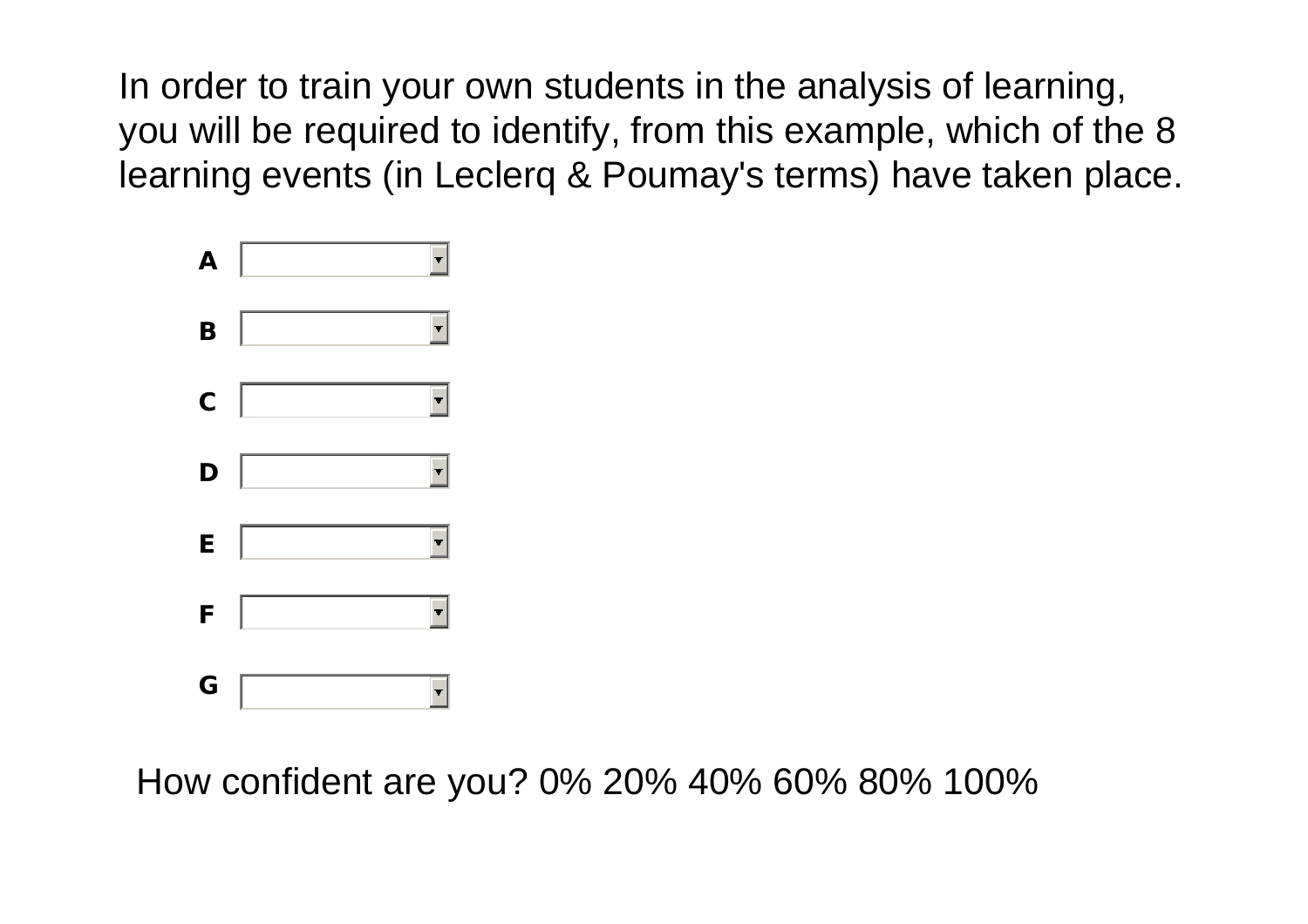Correct answer's:

(A) Since she knows the principle of scrolling menus, she opens a series of menus to see what they include. - Exploration

(B) Since she knows MSWord, she guesses how the PPT software will work and, at first, she makes mistakes. Some of them lead to the loss of previous work. - **Experimentation** 

(C) She reads carefully the error messages displayed by the PPT sofware. - Reception

(D) She makes 2 telephone calls to a friend more competent in the PPT to ask her specific questions. - Exploration

(E) During the second call, her friend spontaneously gives her additional information (about Power Point) which she had not thought of requesting. - Reception

(F) After 3 hours, she has learned a number of functionalities and has produced a simple but original presentation. - Creation

(G) Reflecting on how she managed to learn, she realises that her learning was purpose oriented : she was seeking just what she needed to produce: the presentation she wanted. – Metacognition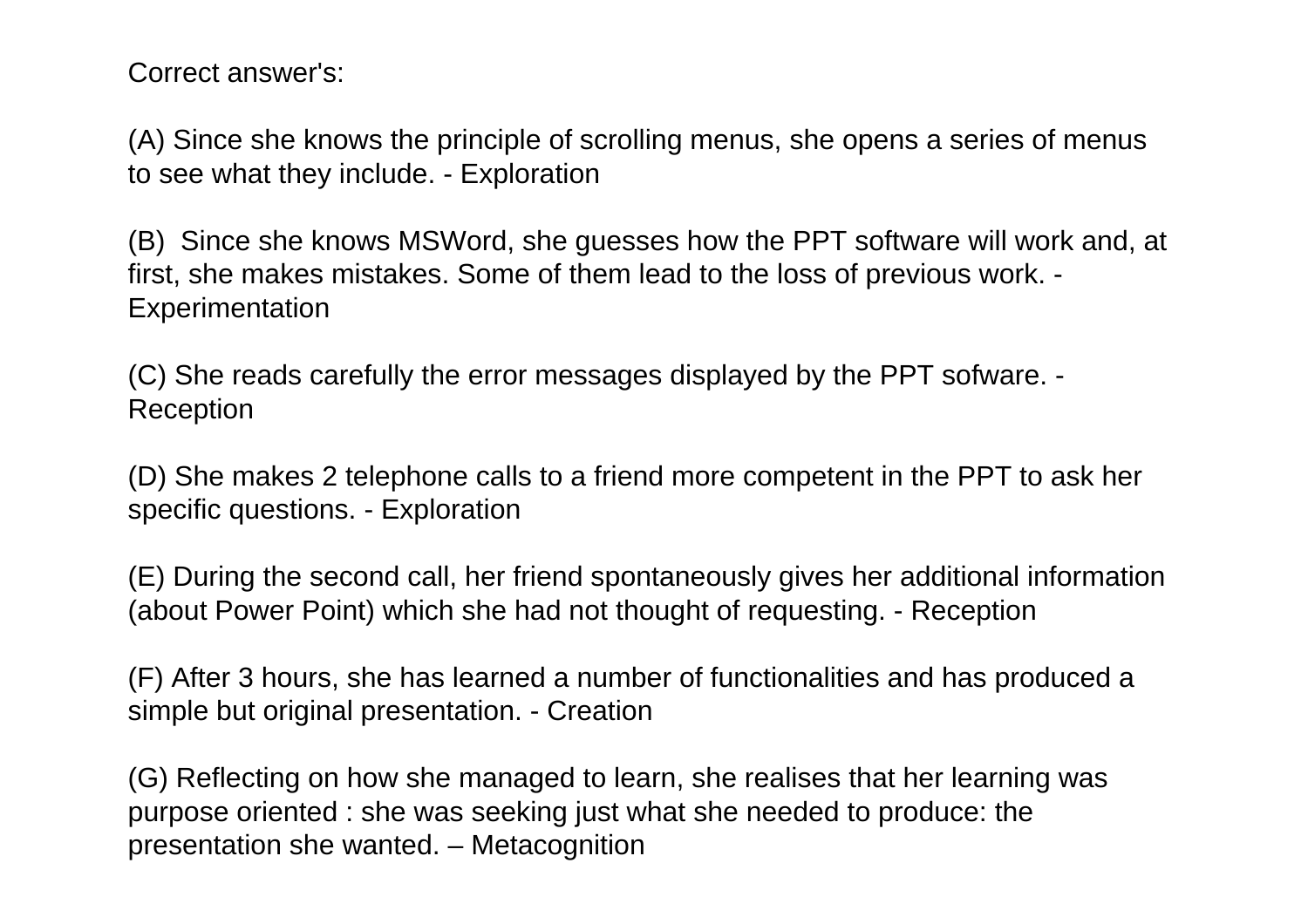#### A scenario of "Problem Based Learning" at the faculty of medicine at Maastricht University

Twice a week, tutorial groups of 8 students meet a simulated patient. It is a scenario based on the event "Experimentation". It is completed in 7 steps. Fill in the blank with the name of the "dominant event" tied to each step.

In a first step, the tutor invites students to conduct individually a reflection on their own mental processes, what we call "…………………..". The second phase consists in searching for appropriate information in a documentation centre and on the internet. We call that phase "........................". The third phase is the sharing of the information gathered among the members of the group, i.e. "………………….." and, since they confront their points of view, "…………………..". In parallel with this sequence, that has given its name to the whole approach, once a week, in Skillslabs, students learn practical skills such as skin examination, injections, chemical analysis, interactions with the patient and his family, etc. The most important activity there is drill and practice, what we call "…………………..". In addition to that, students spend a half day per week either in a general practitioner's office or in a hospital where the most important event of learning is "…………………..". In last years, problems encountered are more complex than the medical aspects of the individual's case, since they encompass social, legal, organisation aspects of the medical mission. Often, to elaborate a solution in the problem solving, a large part of "………………….." is needed.

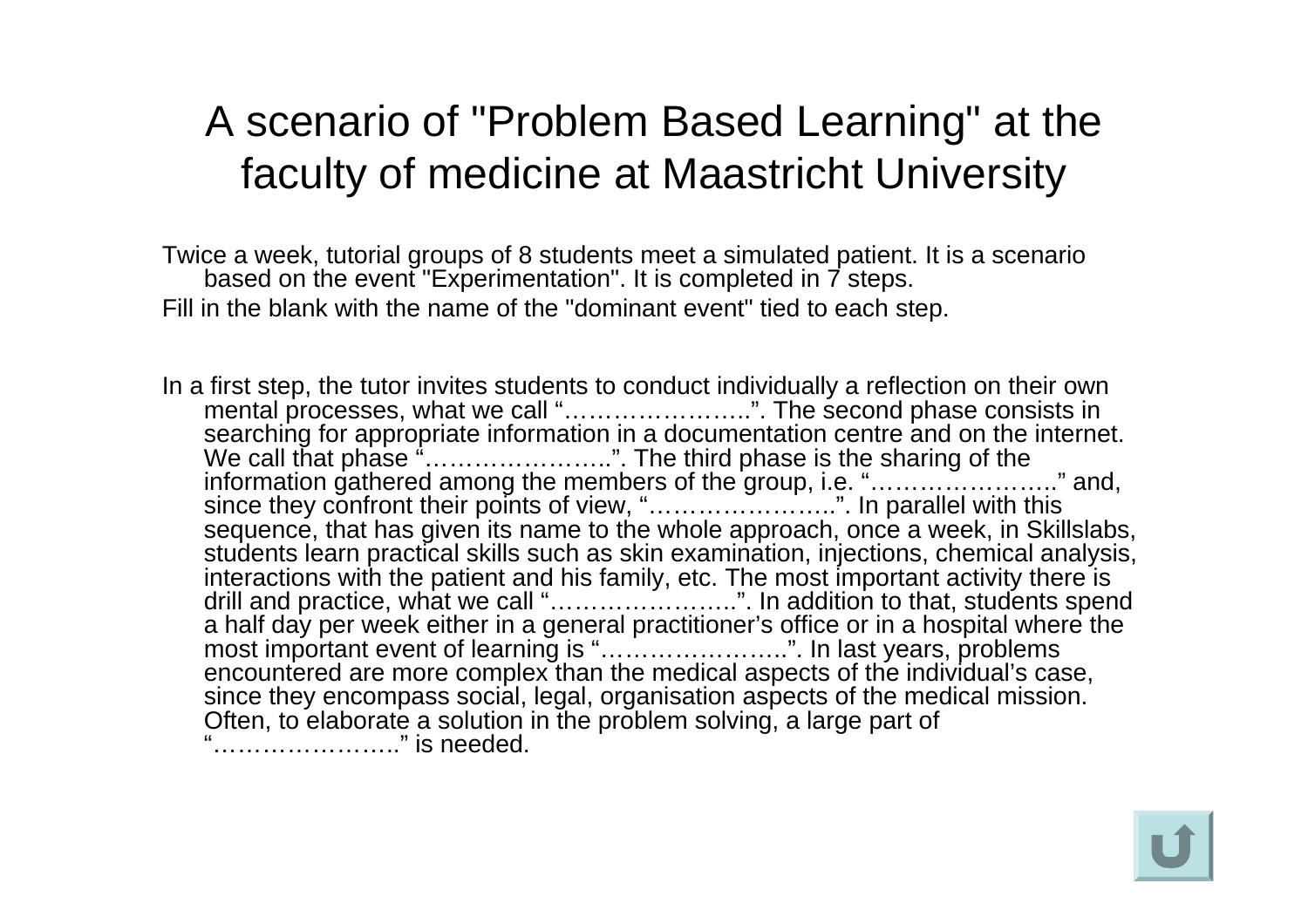

Related theories: Skinner, Anderson, Fitts CLabSET-ULg



## Shells